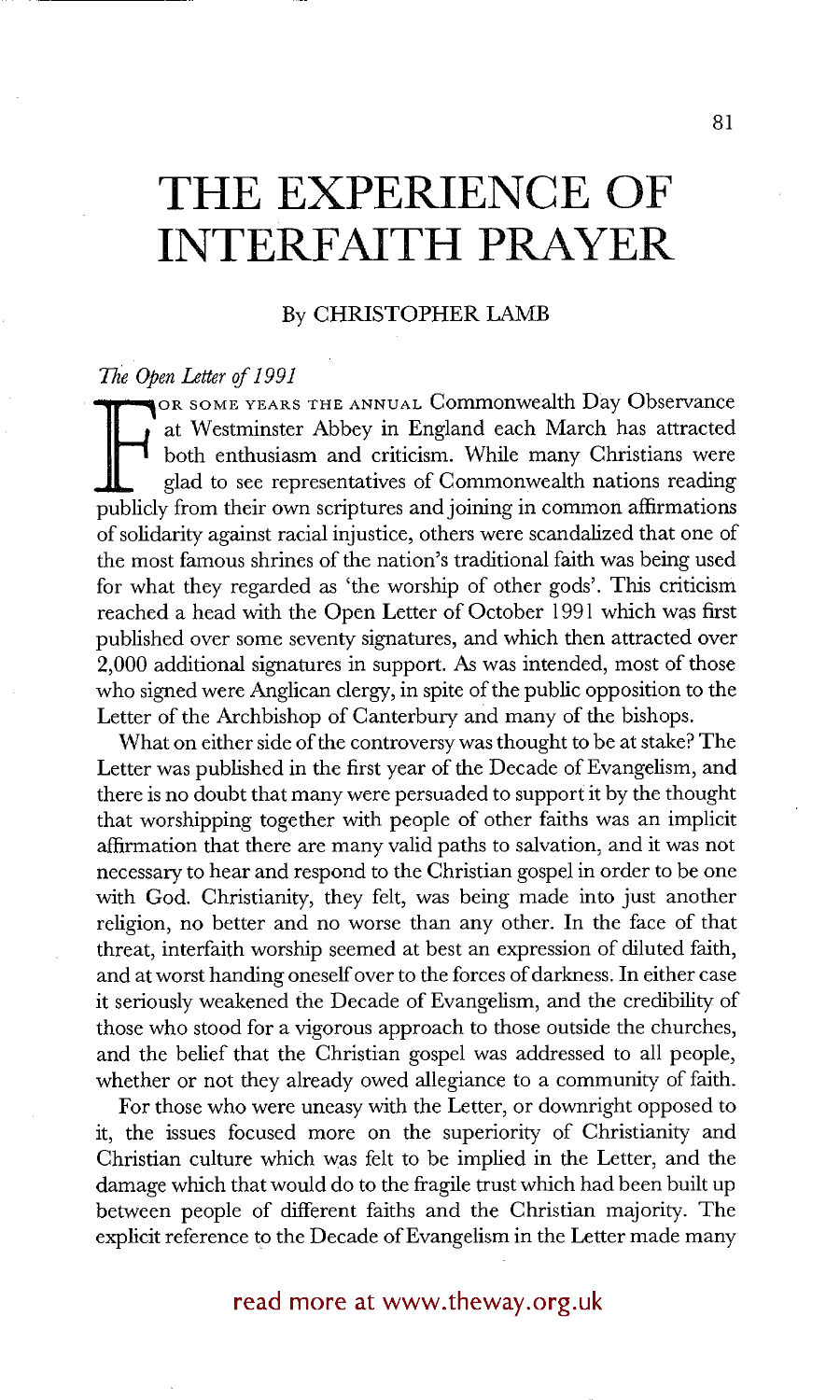feel that Hindus, Jews, Muslims and Sikhs were intended to be the object of campaigns for their conversion. Others noted the distinction drawn in the letter between religious and social and economic concerns, and criticized the secular assumptions so revealed. It was remarked that few of the original seventy signatories were obviously involved in day-to-day ministry to people of different faiths, and none was regarded as an authority on interfaith affairs or even academic religious studies.

Perhaps the most pertinent criticism of the Letter was that it would have the effect of discouraging contact between Christians and people of different faith, both because the latter would feel slighted by Christian dismissal of their faith as spiritually valueless, and because inexperienced Christians would feel reluctant to get involved with those whose religious activities were apparently so dubious. Christian mission and the Decade of Evangelism was not likely to be promoted by this kind of mutual isolation.

The accusation most resented by signatories to the Letter was the suggestion that it was an implicit promotion of racism, and several were at pains to point out that their record on that score was clean. They did not seem to realize that the explicit disavowal of racist *intent* in the Letter did not of itself prevent racist *effects* being some of its consequences, or that it would be heard in that way by minority communities. Few of the latter would of course have read the Letter, but they quickly knew of it as evidence of widely supported Christian disparagement of their faith, and by implication the whole of their religious-based culture. The distinction between religion and culture was obvious to the signatories of the Letter, but it would have had a very different significance for Hindus, Jews, Muslims and Sikhs in Britain. Living in what they identified as a Christian culture they asked themselves what was so superior about Christianity that made Christians object so strongly to the occasional use of other scriptures and prayers in church. Others asked what Christians were afraid of. Rabbi Albert Friedlander, writing in The *Times*  (18.12.91), found it

strange that the Pope and the Archbishop of Canterbury can pray with other religions and maintain the integrity of their faith while these clergymen establish a ghetto of their own surrounded by walls of fear and uncertainty. With due respect, I must point out that an approach to God which is unable to see other religions reaching towards the infinite is a very fearful and weak faith.

Much was made by some sympathizers with the Letter of the position of converts to Christianity from other faiths. The assumption was that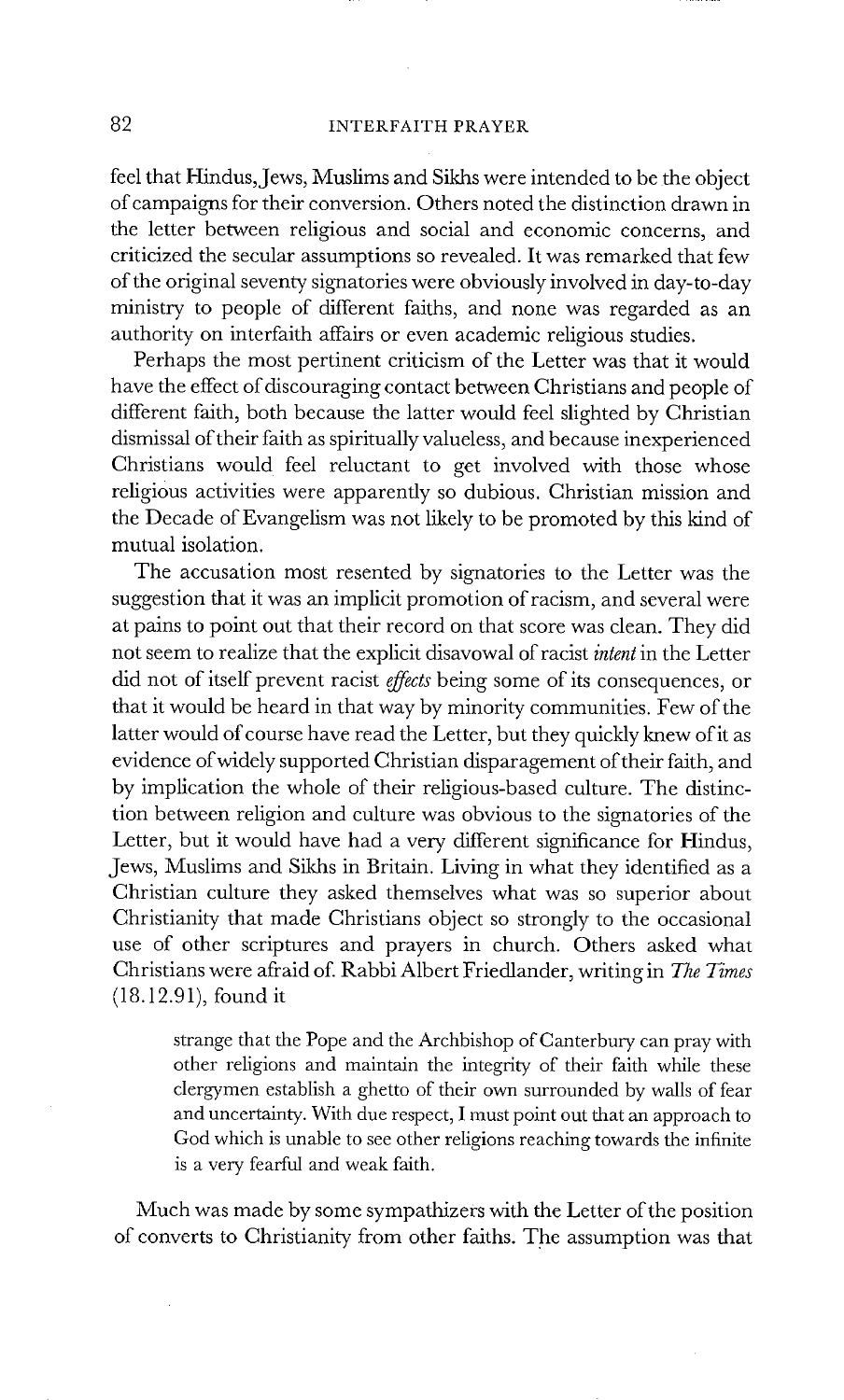they would be disturbed and resentful at the Church's compromise with the faith of their birth. The feelings of those who had undergone persecution at the hands of their former co-religionists because of their new faith in Christ was clearly uppermost in the minds of the drafters of the Letter. What went unacknowledged was that not all converts experience such persecution, and that among them there is as great a diversity of theological viewpoint about other religious traditions as there is among Christians who have never made any change of religious loyalty.

## *The anxiety behind the opposition*

In personal conversation with signatories to the Letter it became obvious to me that not only had the great majority of them no experience of interfaith prayer, but that their conception of it was dominated by reports of the Commonwealth Day Observance at Westminster Abbey, and a handful of other special occasions at Anglican cathedrals. Few seemed to have any problem with, for example, the idea of praying with Muslim, Sikh or Hindu patients in hospital, or any person of another faith at a time of crisis. In fact *prayer* with people of other faiths seems not to pose the difficulties some find with the idea of interfaith *worship.* The distinction may not seem to hold much water, and it is one that we must come back to. What has become clear is that anxiety levels rise, at least for Anglicans, the more public the occasion is. It is the public interpretation of such events which seems to worry them rather than the substance of the events themselves, and most of all the suggestion that as far as salvation is concerned, Christianity is on a par with other faiths.

The critical factor here is undoubtedly the venue of the occasion. What takes place in other buildings is of less concern than what is permitted in an Anglican church. The Archdeacon of York, an Anglo-Catholic signatory to the Letter, expressed this characteristic concern in a letter to The *Times* (16.12.91):

I would not expect aJew in his synagogue nor a Muslim in his mosque to allow Christian prayers, for I would not be prepared to ask him to compromise the integrity of his own faith. I want no more than a similar recognition of the integrity of my faith, especially in buildings dedicated to the worship of the God revealed in Jesus Christ. How is this divisive when it does no more than uphold the position of Holy Scripture?

In July 1992 the General Synod of the Church of England debated a report from its Interfaith Consultative Group entitled *"Multi-Faith*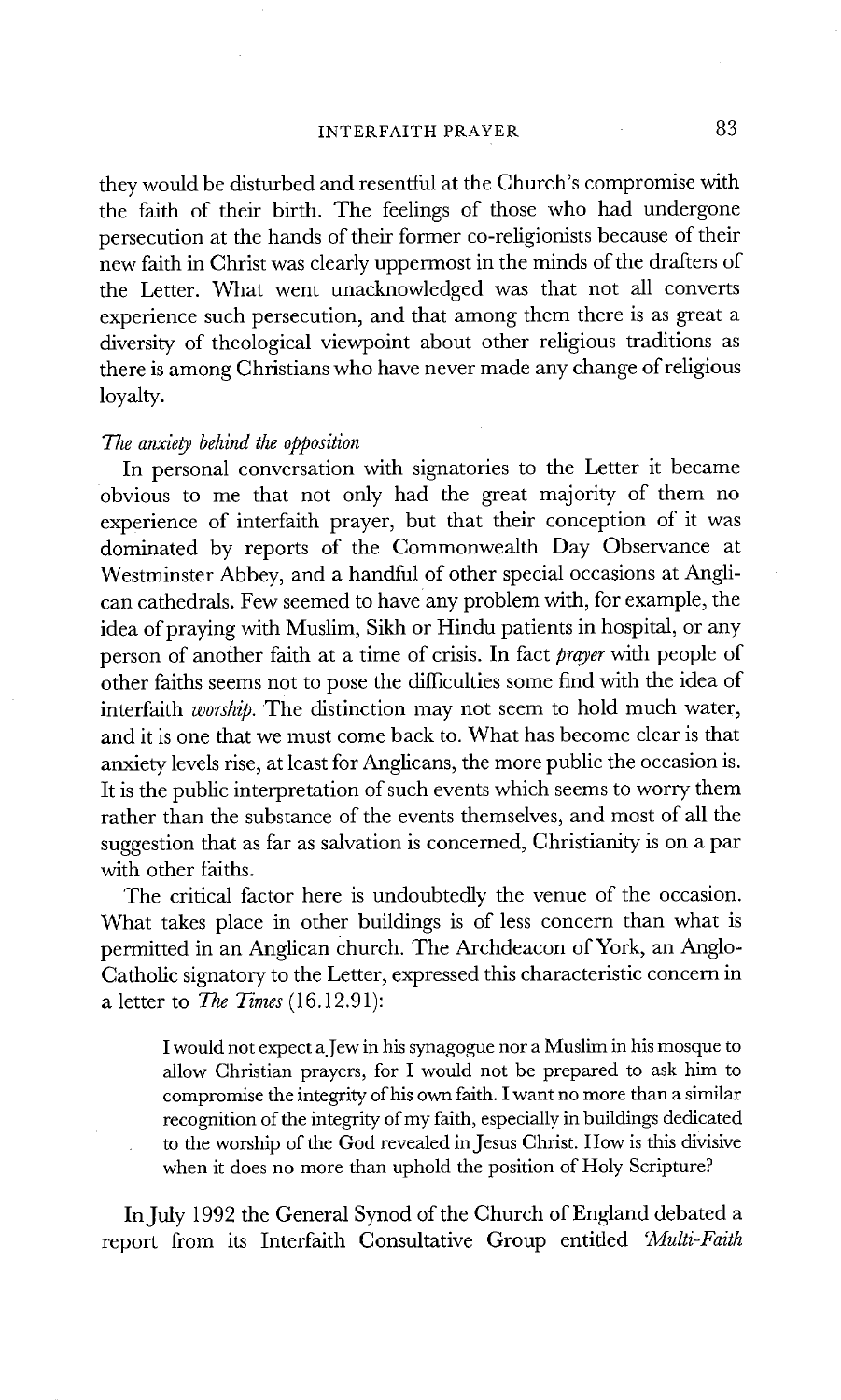*Worship*<sup>221</sup> Work on this report had begun a year or two before the Open Letter was released, and the Synod acknowledged the comprehensiveness of its study by overwhelming acceptance of the report and by asking the Church of England's House of Bishops to prepare regulative guidance on the subject. Both the report itself and the response of the Bishops, which was published in January 1993, give heavy weight to the responsibilities of Anglican clergy for what goes on in their churches and cathedrals. The question of the venue of interfaith events is particularly noted. To quote from the *Guidance 2* of the House of Bishops:

A critical question is the venue. This will determine who is ultimately in charge of the occasion, what activities are appropriate, what kind of atmosphere is generated by it, and, to a considerable extent, the popular response from those not present at it. For some of other faiths, whatever happens in a Christian building is a Christian occasion, whoever actually participates. It certainly cannot be neutral ground for anybody.  $(120)^3$  [p 2].<sup>4</sup>

It is interesting to reflect on the significance of this concern with the physical setting of a religious event. It suggests that what is thought, or rather felt to be at stake in interfaith worship is not only the character of the words, music, gestures and silence offered, nor the nature of the One to whom it is offered, but critically the identity of the worshipper. *What does it mean to be Christian?* becomes the all-important question. Buildings are not merely convenient locations for certain activities, but in the case of churches are planned from the outset to be expressions of Christian identity. They are sermons in stone, especially those churches which for hundreds of years have been the focus of Christian discipleship in the locality. To hold an interfaith service in a Christian church could therefore be equivalent in some minds to loud and aggressive heckling of the preacher during the sermon. At a time when the historic churches in Britain are experiencing serious institutional decline some find it particularly disturbing that religious traditions which are understood to be alien or even antipathetic to the Christian tradition are being welcomed, however infrequently, into the heart of the Church. A member of the House of Lords revealed his distaste for this strange experience (and a penchant for misplaced participles) in another letter to *The Times* (18.12.91). Writing about the Commonwealth Day Observance of 11 March 1991 which took place as usual in Westminster Abbey he said:

Having been offered the privilege of taking part in this ceremony in an Anglican abbey, I believe it showed discourtesy for members of several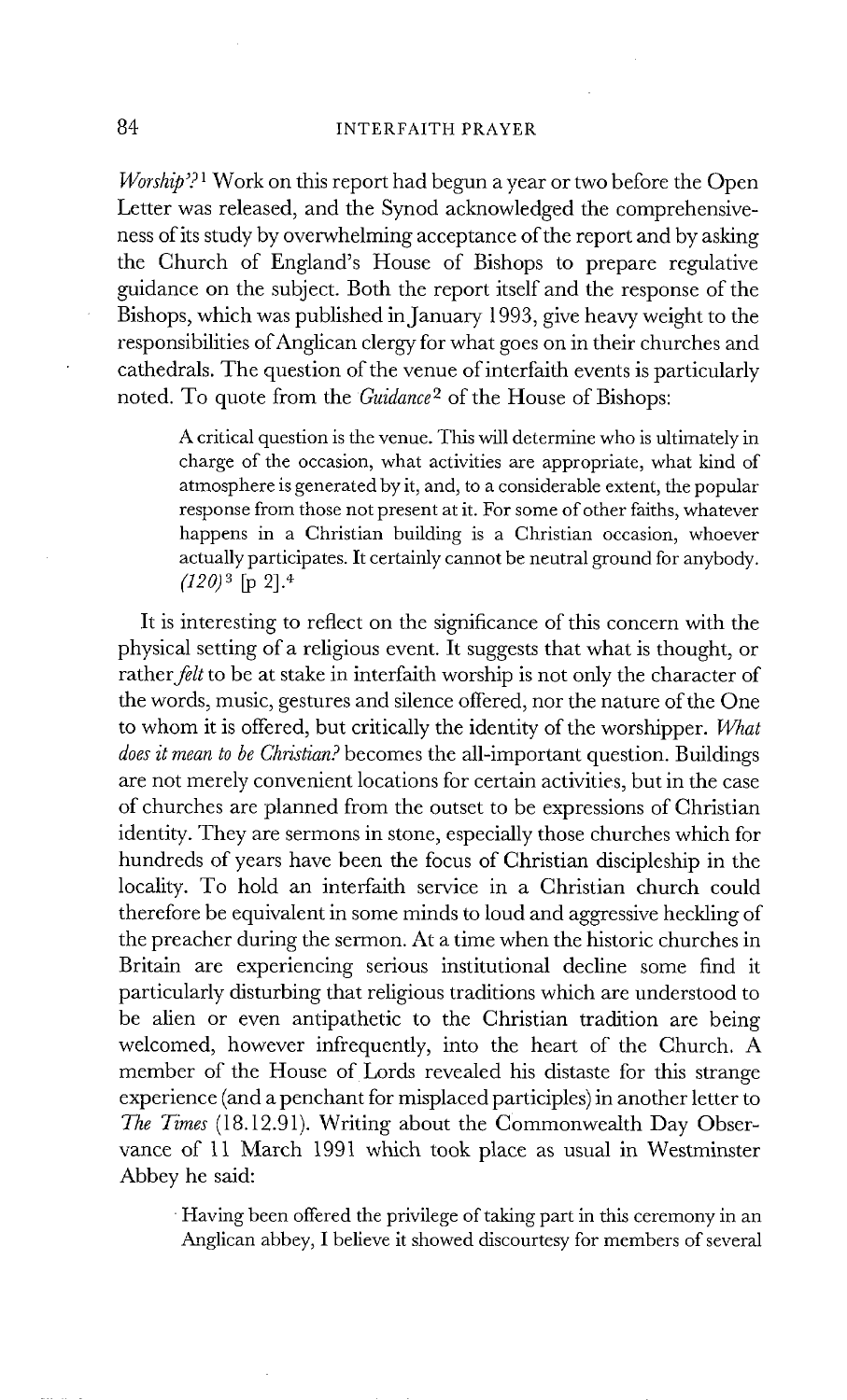faiths to chant their prayers or readings in foreign tongues, which the great majority of the congregation naturally could not follow.

It is perhaps no accident that this issue has surfaced with such vigour in the Church of England. A Church which has always seen itself as the Church of the nation has wrestled for many centuries with the existence of Christian religious minorities, for long attempting either to incorporate or effectively silence them. With the ecumenical movement and a new style of ecclesiastical co-operation, the whole story appears to begin all over again with a new set of religious minorities, this time ones unrelated to Christian tradition. Should they be welcomed into the church building as distant religious relatives (if not quite 'separated brethren'), or courteously reminded of the great theological gulf fixed between Christians and others? And how will the Church of England be regarded, whichever decision it makes?

It is important to remember that the Church of England is still the default mechanism for Christian identity in England. Many of those who have no personal Christian allegiance or habit of worship, but who do not wish to appear or indeed think of themselves as irreligious, claim membership one way or another in the Church of England. Confused or impatient about creed and dogma, they often expect their Church to be hospitable to all forms of religion. Others find this theological vagueness intolerable, and lay all the problems of English and especially Anglican Christianity at the door of compromise with the 'spirit of the age'. It does not help that local and national government officials, the leaders of voluntary societies and educational institutions are all inclined to speak in terms which suggest that the Church of Englnd and its buildings are a convenient focus for all religious aspiration. The following remarks are characteristic of those commonly heard by Anglican clergy:

- **--** 'Some of our children/clients/members are Asian, and we don't want to forget them. Could you include some Indian prayers in the annual service? Yes, Muslim or Sikh or something.'
- 'The new Mayor doesn't describe himself as a religious person but he would like the Civic Service to be an interfaith occasion.'
- **--** 'My daughter is marrying a Hindu, and they wondered if his priest could take part in the service in the parish church.'

### *An Anglican response to the issue*

In these circumstances it is not surprising that the *Guidance* of the Church of England House of Bishops should have concentrated on what the Anglican minister should do when faced with such requests, and that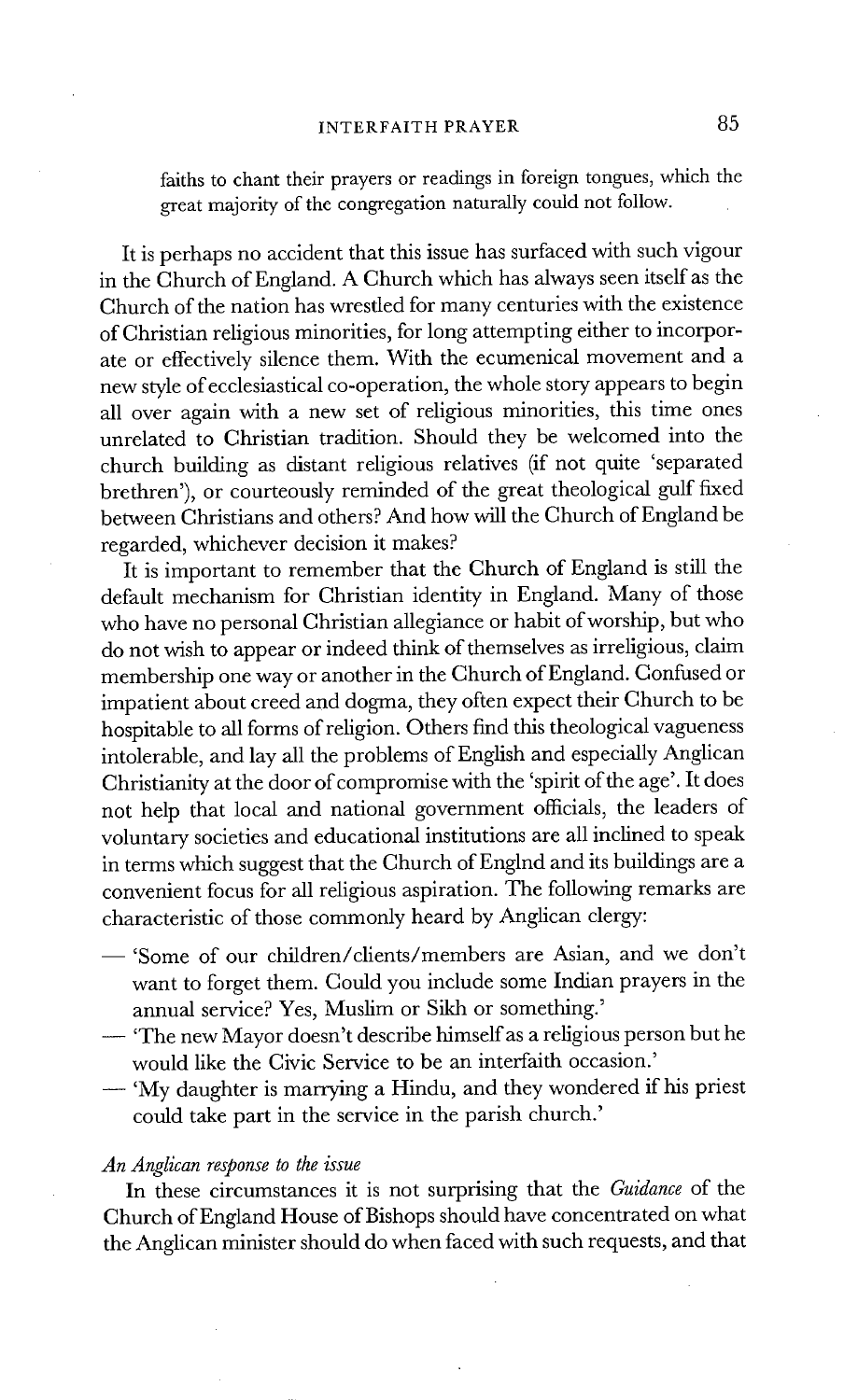it is what happens in the parish church which is the focus of their concern. The following quotations convey the sense of enlightened pragmatism they aimed at.

If the event takes place in an Anglican church it has to comply with Canon Law... no Anglican minister can simply hand over responsibility for what happens in the worship to someone else. This may mean that certain forms of worship are impossible in an Anglican church. For example the 'serial' form of multi-faith worship in which members of various traditions of faith conduct their own section of the total event would mean that the minister would have no say in the content of that part of the service. *(130)* 

Cathedrals are often the kind of place thought appropriate for such events, yet if a cathedral is used it must be remembered that it 'belongs' not only to Anglicans. Christians of all kinds have an emotional investment in the great national cathedrals, and see them as focus for their own sense of identity as Christians. What happens in them is particularly significant for people in many churches and is likely to cause resentment if it is felt in any way to compromise the Christian faith. Similar things apply to some city centre churches. *(119)* 

For these reasons a neutral venue may be best *(122),* or in some places it is possible to have a kind of pilgrimage, processing from one place of worship to another, with worship led in each place by the people of that tradition. *(131) [p 3f]* 

It is important to recognise that we are in a new situation which was not envisaged by those who framed our Canon Law. Nevertheless the principle stands that nothing should happen in an Anglican building which is contrary to the Christian faith. *(164)* There should be no attempt to evade the force of this by describing an event as 'a Celebration', or 'an Observance'. In cases of doubt the bishop should be consulted. Canon B5 says that forms of service authorised by the bishop must be 'reverent and seemly and.., neither contrary to, nor indicative of any departure from, the doctrine of the Church of England in any essential matter'.

Practical wisdom suggests that the use of non-religious buildings avoids many of the difficulties which the use of churches may pose. *(122)* [p 6, 7]

## *Unresolved issues*

The final comment of the Bishops' *Guidance* may indicate a willingness to shift the problem on to someone else's patch, and it is certainly clear that after nearly two years of sustained discussion there is no common mind on the issue of interfaith worship in the Church of England. Part of the difficulty lies in the definition of what is 'worship'. I have deliberately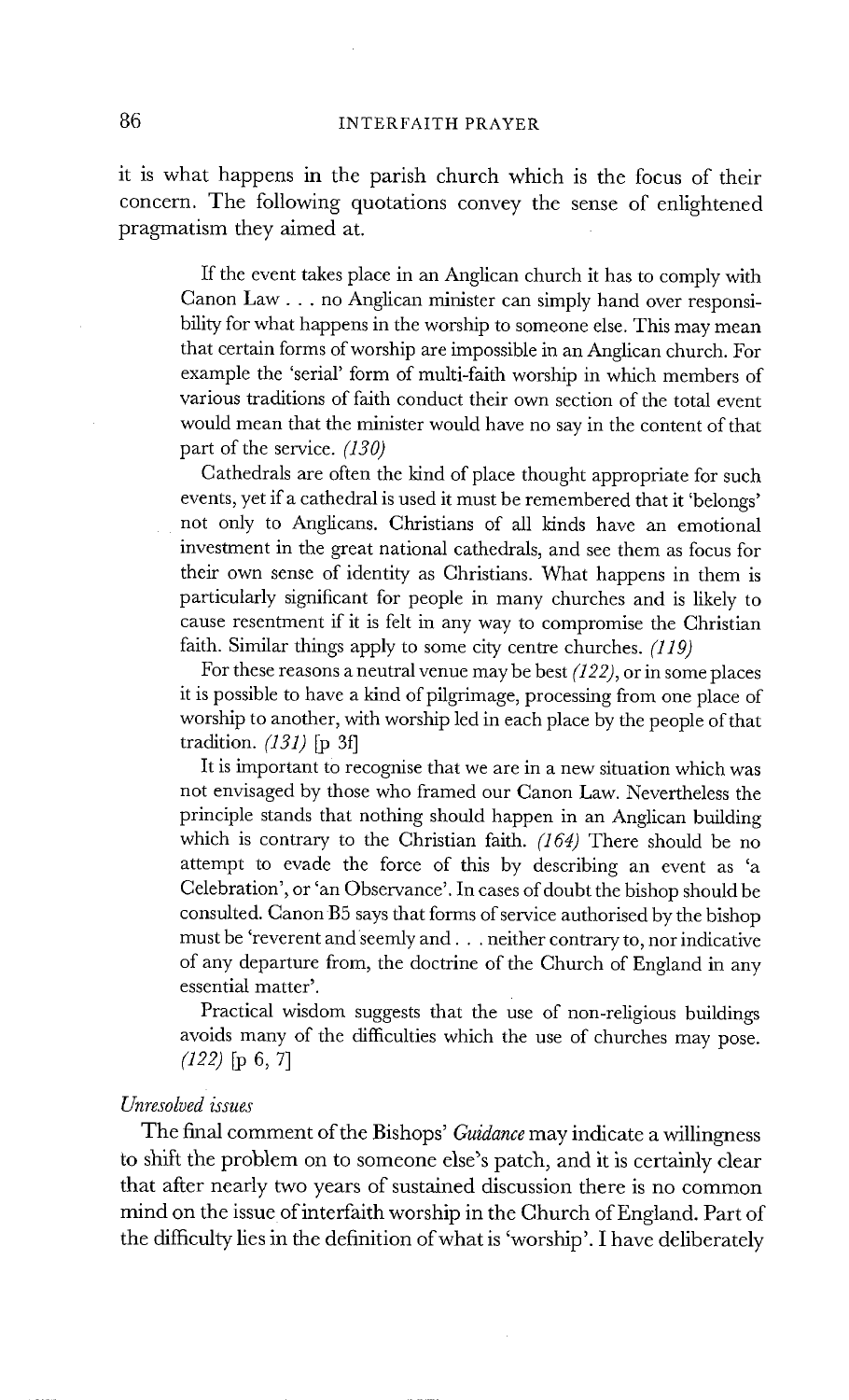used the terms 'interfaith worship', 'interfaith prayer', 'multi-faith worship', 'multi-faith service' interchangeably in this article. I might have included 'all faiths' or 'faith to faith' as adjectives, and 'observance', 'celebration', 'ceremony', 'event', 'act of witness' or 'meditation' to describe the occasion concerned. I believe that the profusion of terms reflects the unease of a secular society with any religious expression, just as some Christian bodies (including the authors of the Open Letter) have distinguished between the social life of other faith communities, where co-operation is reckoned possible, and the religious, where it is not.

Yet the great events of life make nonsense of this simple distinction between religious and social (or secular). Is a marriage, or the funeral of a friend a religious occasion or a social one? Lord Justice MacKay was disciplined by his Presbyterian Church for attending the funeral of a Roman Catholic friend on the grounds that his presence as an elder of his church implicated that church in compromise with Roman Catholic doctrine. Few would agree that mere attendance at an event implies approval of all that takes place at it, but the point is that MacKay's debt to his friend, a social debt if you will, involved him necessarily in a religious occasion. Such occasions are bound to multiply in a religiously plural society. The only way to avoid them would be to multiply ghettoes. It is simply not possible, even if it were desirable, to draw a firm line between the religious and the social, between faith and culture. We are familiar enough with this situation when 'non-church' friends with no commitment to Christian religious faith respond to our invitations to marriages or baptisms or funerals, or indeed when such people join in singing Christmas carols or choral music such as The *Messiah.* No one supposes that to be a problem, yet it would be rash to assume that the people concerned have no convictions at all about religion. The likelihood is that they believe *other* than the way that Christians believe.

It is exceedingly difficult to guess how the religious future of this country will take shape. It is probable that Christian demands for a distinctive discipline of worship will grow in proportion to the increase in the public profile of other religious options. In itself that should present no problem. No serious believer wants to see other believers simply becoming more casual and unconcerned with the great dimensions of prayer and spirituality. The trick, as always, is to combine that proper Christian distinctiveness with an openness to other religious traditions which does not pretend there are no conflicts of understanding and even of relationship, but which is aware of the continual presence of God in the Other, and the imminent possibility that he will speak through the Other. If this is possible in the process of conversation